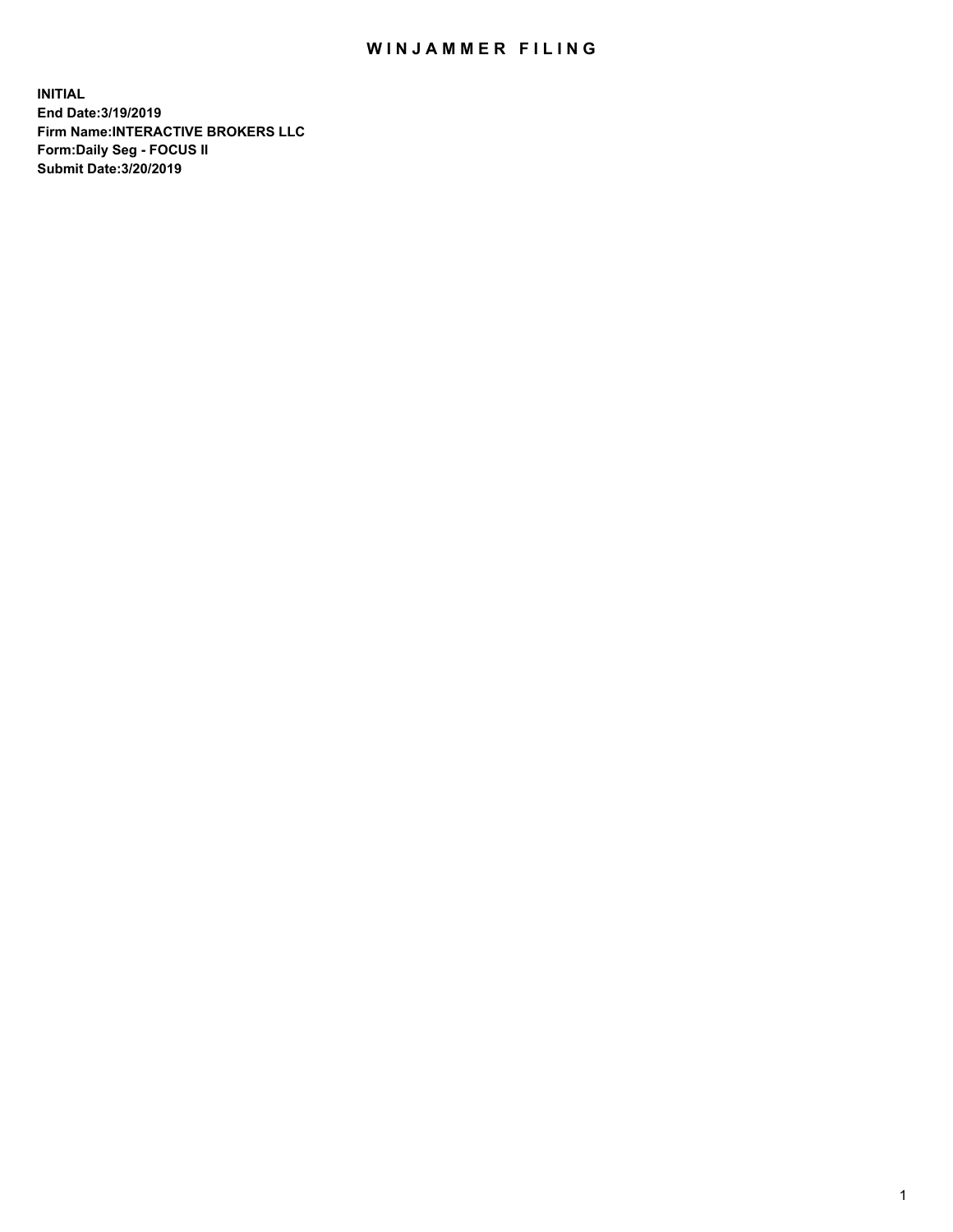**INITIAL End Date:3/19/2019 Firm Name:INTERACTIVE BROKERS LLC Form:Daily Seg - FOCUS II Submit Date:3/20/2019 Daily Segregation - Cover Page**

| Name of Company                                                                                                                                                                                                                                                                                                                | <b>INTERACTIVE BROKERS LLC</b>                                                                  |
|--------------------------------------------------------------------------------------------------------------------------------------------------------------------------------------------------------------------------------------------------------------------------------------------------------------------------------|-------------------------------------------------------------------------------------------------|
| <b>Contact Name</b>                                                                                                                                                                                                                                                                                                            | James Menicucci                                                                                 |
| <b>Contact Phone Number</b>                                                                                                                                                                                                                                                                                                    | 203-618-8085                                                                                    |
| <b>Contact Email Address</b>                                                                                                                                                                                                                                                                                                   | jmenicucci@interactivebrokers.c<br>om                                                           |
| FCM's Customer Segregated Funds Residual Interest Target (choose one):<br>a. Minimum dollar amount: ; or<br>b. Minimum percentage of customer segregated funds required:% ; or<br>c. Dollar amount range between: and; or<br>d. Percentage range of customer segregated funds required between:% and%.                         | $\overline{\mathbf{0}}$<br>$\overline{\mathbf{0}}$<br>155,000,000 245,000,000<br>0 <sub>0</sub> |
| FCM's Customer Secured Amount Funds Residual Interest Target (choose one):<br>a. Minimum dollar amount: ; or<br>b. Minimum percentage of customer secured funds required:% ; or<br>c. Dollar amount range between: and; or<br>d. Percentage range of customer secured funds required between:% and%.                           | $\overline{\mathbf{0}}$<br>0<br>80,000,000 120,000,000<br>0 <sub>0</sub>                        |
| FCM's Cleared Swaps Customer Collateral Residual Interest Target (choose one):<br>a. Minimum dollar amount: ; or<br>b. Minimum percentage of cleared swaps customer collateral required:% ; or<br>c. Dollar amount range between: and; or<br>d. Percentage range of cleared swaps customer collateral required between:% and%. | $\overline{\mathbf{0}}$<br><u>0</u><br>$\underline{0}$ $\underline{0}$<br>00                    |

Attach supporting documents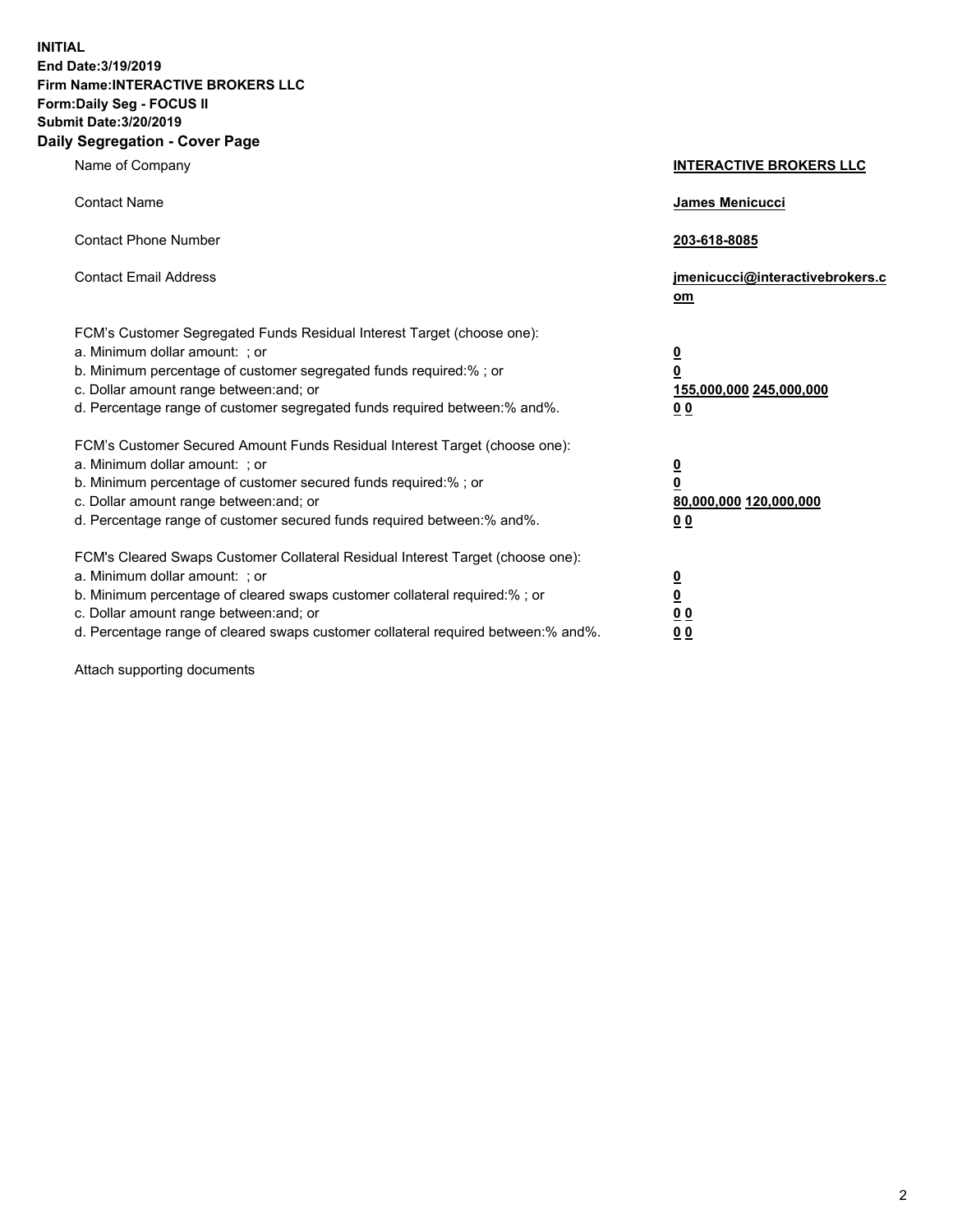## **INITIAL End Date:3/19/2019 Firm Name:INTERACTIVE BROKERS LLC Form:Daily Seg - FOCUS II Submit Date:3/20/2019 Daily Segregation - Secured Amounts**

|                | Daily Ocglegation - Occuled Aniounts                                                        |                                  |
|----------------|---------------------------------------------------------------------------------------------|----------------------------------|
|                | Foreign Futures and Foreign Options Secured Amounts                                         |                                  |
|                | Amount required to be set aside pursuant to law, rule or regulation of a foreign            | $0$ [7305]                       |
|                | government or a rule of a self-regulatory organization authorized thereunder                |                                  |
| $\mathbf{1}$ . | Net ledger balance - Foreign Futures and Foreign Option Trading - All Customers             |                                  |
|                | A. Cash                                                                                     | 450,458,232 [7315]               |
|                | B. Securities (at market)                                                                   | $0$ [7317]                       |
| 2.             | Net unrealized profit (loss) in open futures contracts traded on a foreign board of trade   | 7,057,268 [7325]                 |
| 3.             | Exchange traded options                                                                     |                                  |
|                | a. Market value of open option contracts purchased on a foreign board of trade              | 86,391 [7335]                    |
|                | b. Market value of open contracts granted (sold) on a foreign board of trade                | -17,173 [7337]                   |
| 4.             | Net equity (deficit) (add lines 1. 2. and 3.)                                               | 457,584,718 [7345]               |
| 5.             | Account liquidating to a deficit and account with a debit balances - gross amount           | 6,823 [7351]                     |
|                | Less: amount offset by customer owned securities                                            | 0 [7352] 6,823 [7354]            |
| 6.             | Amount required to be set aside as the secured amount - Net Liquidating Equity              | 457,591,541 [7355]               |
|                | Method (add lines 4 and 5)                                                                  |                                  |
| 7.             | Greater of amount required to be set aside pursuant to foreign jurisdiction (above) or line | 457,591,541 [7360]               |
|                | 6.                                                                                          |                                  |
|                | FUNDS DEPOSITED IN SEPARATE REGULATION 30.7 ACCOUNTS                                        |                                  |
| $\mathbf{1}$ . | Cash in banks                                                                               |                                  |
|                | A. Banks located in the United States                                                       | 80,909,572 [7500]                |
|                | B. Other banks qualified under Regulation 30.7                                              | 0 [7520] 80,909,572 [7530]       |
| 2.             | Securities                                                                                  |                                  |
|                | A. In safekeeping with banks located in the United States                                   | 411,992,640 [7540]               |
|                | B. In safekeeping with other banks qualified under Regulation 30.7                          | 0 [7560] 411,992,640 [7570]      |
| 3.             | Equities with registered futures commission merchants                                       |                                  |
|                | A. Cash                                                                                     | $0$ [7580]                       |
|                | <b>B.</b> Securities                                                                        | $0$ [7590]                       |
|                | C. Unrealized gain (loss) on open futures contracts                                         | $0$ [7600]                       |
|                | D. Value of long option contracts                                                           | $0$ [7610]                       |
|                | E. Value of short option contracts                                                          | 0 [7615] 0 [7620]                |
| 4.             | Amounts held by clearing organizations of foreign boards of trade                           |                                  |
|                | A. Cash                                                                                     | $0$ [7640]                       |
|                | <b>B.</b> Securities                                                                        | $0$ [7650]                       |
|                | C. Amount due to (from) clearing organization - daily variation                             | $0$ [7660]                       |
|                | D. Value of long option contracts                                                           | $0$ [7670]                       |
|                | E. Value of short option contracts                                                          | 0 [7675] 0 [7680]                |
| 5.             | Amounts held by members of foreign boards of trade                                          |                                  |
|                | A. Cash                                                                                     | 81,323,296 [7700]                |
|                | <b>B.</b> Securities                                                                        | $0$ [7710]                       |
|                | C. Unrealized gain (loss) on open futures contracts                                         | 4,645,570 [7720]                 |
|                | D. Value of long option contracts                                                           | <b>86,391</b> [7730]             |
|                | E. Value of short option contracts                                                          | -17,173 [7735] 86,038,084 [7740] |
| 6.             | Amounts with other depositories designated by a foreign board of trade                      | 0 [7760]                         |
| 7.             | Segregated funds on hand                                                                    | $0$ [7765]                       |
| 8.             | Total funds in separate section 30.7 accounts                                               | 578,940,296 [7770]               |
| 9.             | Excess (deficiency) Set Aside for Secured Amount (subtract line 7 Secured Statement         | 121,348,755 [7380]               |
|                | Page 1 from Line 8)                                                                         |                                  |
| 10.            | Management Target Amount for Excess funds in separate section 30.7 accounts                 | 80,000,000 [7780]                |
| 11.            | Excess (deficiency) funds in separate 30.7 accounts over (under) Management Target          | 41,348,755 [7785]                |
|                |                                                                                             |                                  |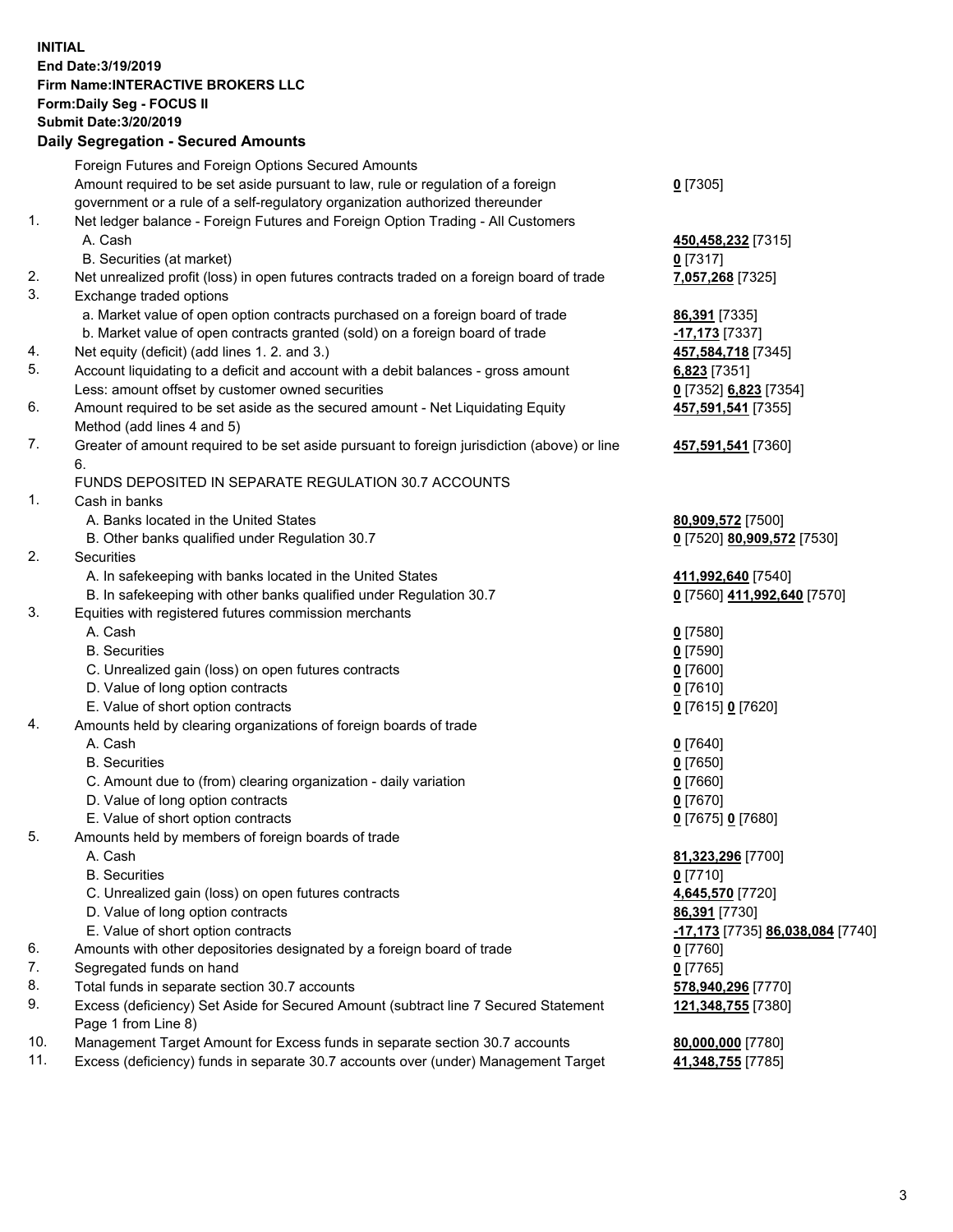**INITIAL End Date:3/19/2019 Firm Name:INTERACTIVE BROKERS LLC Form:Daily Seg - FOCUS II Submit Date:3/20/2019 Daily Segregation - Segregation Statement** SEGREGATION REQUIREMENTS(Section 4d(2) of the CEAct) 1. Net ledger balance A. Cash **3,701,771,435** [7010] B. Securities (at market) **0** [7020] 2. Net unrealized profit (loss) in open futures contracts traded on a contract market **26,950,145** [7030] 3. Exchange traded options A. Add market value of open option contracts purchased on a contract market **122,775,461** [7032] B. Deduct market value of open option contracts granted (sold) on a contract market **-170,564,808** [7033] 4. Net equity (deficit) (add lines 1, 2 and 3) **3,680,932,233** [7040] 5. Accounts liquidating to a deficit and accounts with debit balances - gross amount **1,220,501** [7045] Less: amount offset by customer securities **0** [7047] **1,220,501** [7050] 6. Amount required to be segregated (add lines 4 and 5) **3,682,152,734** [7060] FUNDS IN SEGREGATED ACCOUNTS 7. Deposited in segregated funds bank accounts A. Cash **492,105,795** [7070] B. Securities representing investments of customers' funds (at market) **2,240,612,635** [7080] C. Securities held for particular customers or option customers in lieu of cash (at market) **0** [7090] 8. Margins on deposit with derivatives clearing organizations of contract markets A. Cash **6,050,270** [7100] B. Securities representing investments of customers' funds (at market) **1,201,665,715** [7110] C. Securities held for particular customers or option customers in lieu of cash (at market) **0** [7120] 9. Net settlement from (to) derivatives clearing organizations of contract markets **8,192,147** [7130] 10. Exchange traded options A. Value of open long option contracts **122,818,148** [7132] B. Value of open short option contracts **-170,613,236** [7133] 11. Net equities with other FCMs A. Net liquidating equity **0** [7140] B. Securities representing investments of customers' funds (at market) **0** [7160] C. Securities held for particular customers or option customers in lieu of cash (at market) **0** [7170] 12. Segregated funds on hand **0** [7150] 13. Total amount in segregation (add lines 7 through 12) **3,900,831,474** [7180] 14. Excess (deficiency) funds in segregation (subtract line 6 from line 13) **218,678,740** [7190] 15. Management Target Amount for Excess funds in segregation **155,000,000** [7194]

16. Excess (deficiency) funds in segregation over (under) Management Target Amount Excess

**63,678,740** [7198]